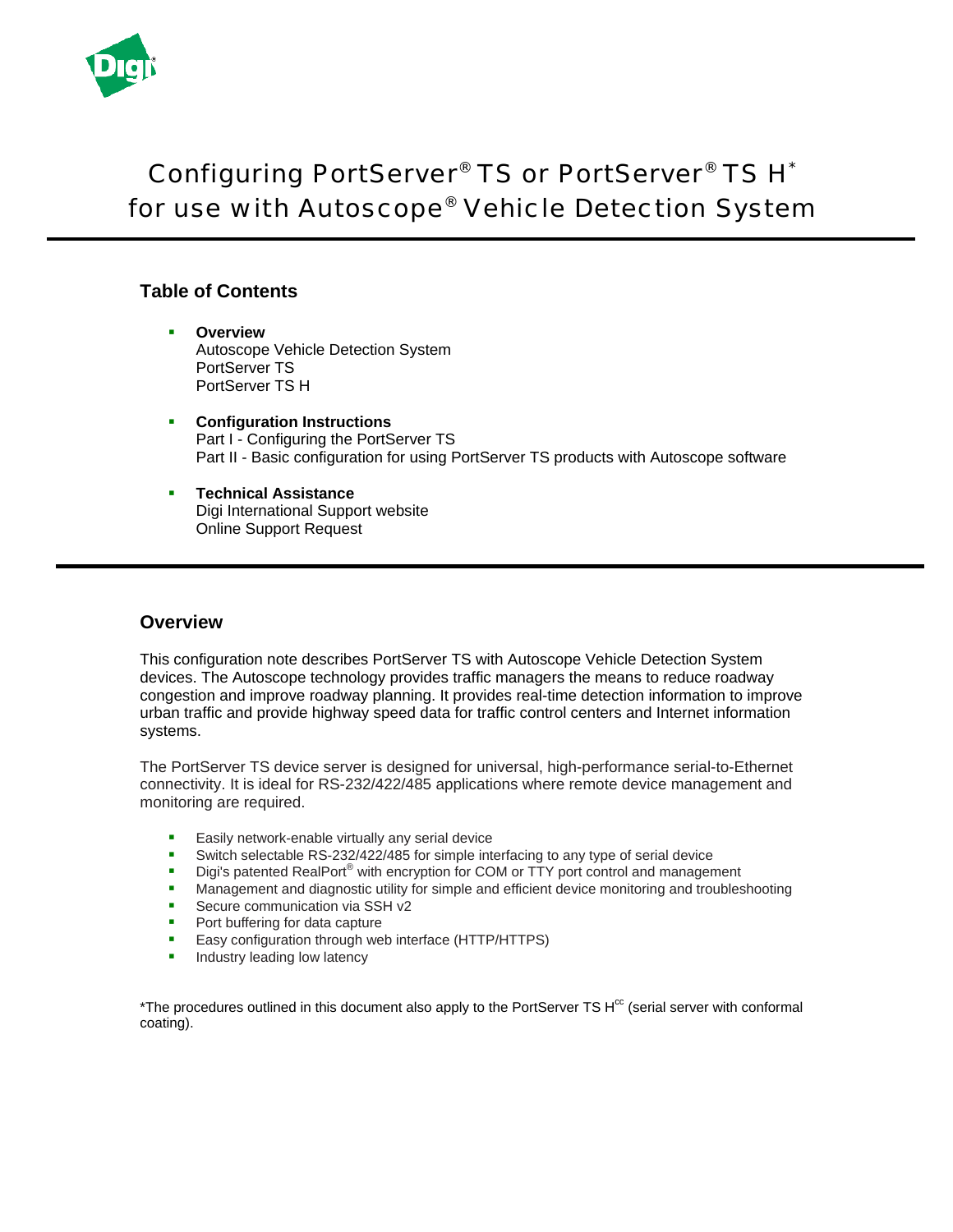The PortServer TS H family of device servers is designed specifically for traffic management, pipelines or any remote application requiring a hardened serial-to-Ethernet solution that can withstand extreme temperatures (-35°C to 74°C).

- Robust, hardened model with extended temperature range of -35° C to 74° C<br>RS-232/422/485 switch selectable on Port 1, RS-232 on all other ports
- RS-232/422/485 switch selectable on Port 1, RS-232 on all other ports
- **Patented Digi RealPortl® technology for COM or TTY port control and management**
- Data security via SSHv2 and SSL/TLS
- **Port buffering for data capture**
- **Easy configuration through web interface (HTTP)**
- **Industry leading low latency**
- 9-30VDC power with bare-wire "pigtail" for direct connection

# **Configuration Instructions**

## **Part I. Configuring the PortServer TS:**

Use the discover utility to find the unit, and if necessary, assign it an IP address following the quick start guide.

Click on Configure to bring up the WebUI.

If you are using the Wizard, just choose TCP sockets, and set the port speed to 115.2 and the flow control to none.

Use the following steps if you are using the discover utility, or wish to configure the unit via the WebUI (or reconfigure a unit in the field).

## **Browse to the unit's IP address: http://192.168.1.1 (or whatever it is)**

**Username: root Default password: dbps** 



PortServer TS 4 H Configuration and Management

#### Home

#### Configuration

Network **Serial Ports Users** Security System

**Serial Port Configuration** 

| Port   | <b>Description Profile</b> |                           | <b>Serial Configuration Action</b> |      |
|--------|----------------------------|---------------------------|------------------------------------|------|
| Port 1 | None                       | <unassigned></unassigned> | 9600 8N1                           | Copy |
| Port 2 | None                       | <unassigned></unassigned> | 9600 8N1                           | Copy |
| Port 3 | None                       | <unassigned></unassigned> | 9600 8N1                           | Copy |
| Port 4 | None                       | <unassigned></unassigned> | 9600 8N1                           | Copy |

### **Management**

Serial Ports Connections

Power

Copyright @ 1996-2004 Digi International. A

**Click on Configuration->Serial Ports, "Port 1"**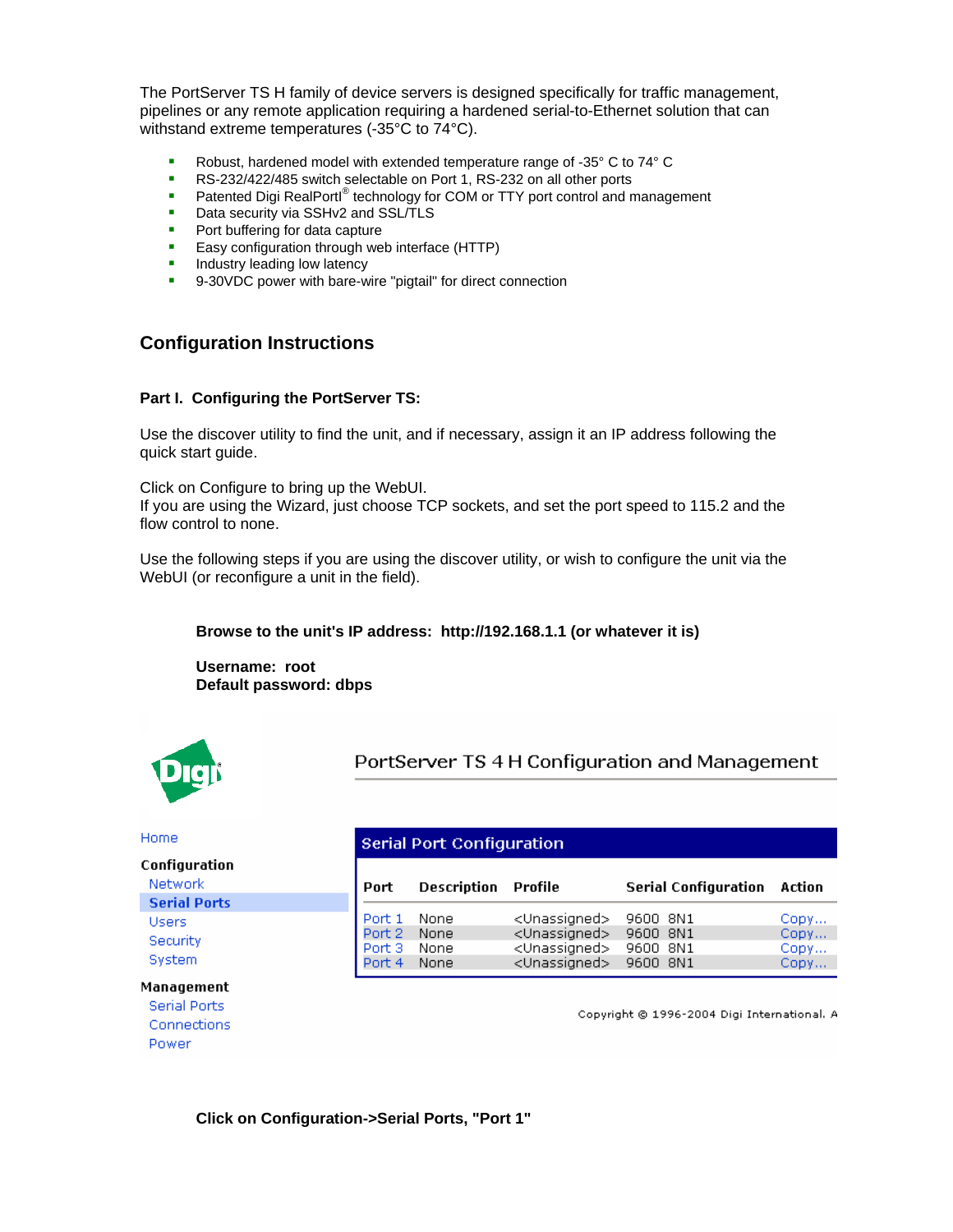

**lick on "TCP Sockets", scroll down, and click Apply. C**

## **lick on Basic Serial Settings, set the port for 115.2 and no flow control, and click C Apply.**

Repeat as necessary or copy the configuration, by choosing serial ports -- and the copy button to the right of the "Port 1" settings. Click the checkboxes that you wish to configure in the same manner as Port 1.

| Digji                                                     | PortServer TS 4 H Configuration and                                         |
|-----------------------------------------------------------|-----------------------------------------------------------------------------|
| Home                                                      | Copy Port Settings                                                          |
| Configuration<br>Network                                  | Note: The following port settings will not be copi<br>Socket ID.            |
| <b>Serial Ports</b><br>Users<br>Security<br>System        | Copy Port 1 settings to port:<br>$\Box$ 2 $\Box$ 3 $\Box$<br>$\overline{4}$ |
| Management<br><b>Serial Ports</b><br>Connections<br>Power | Cancel<br>Apply                                                             |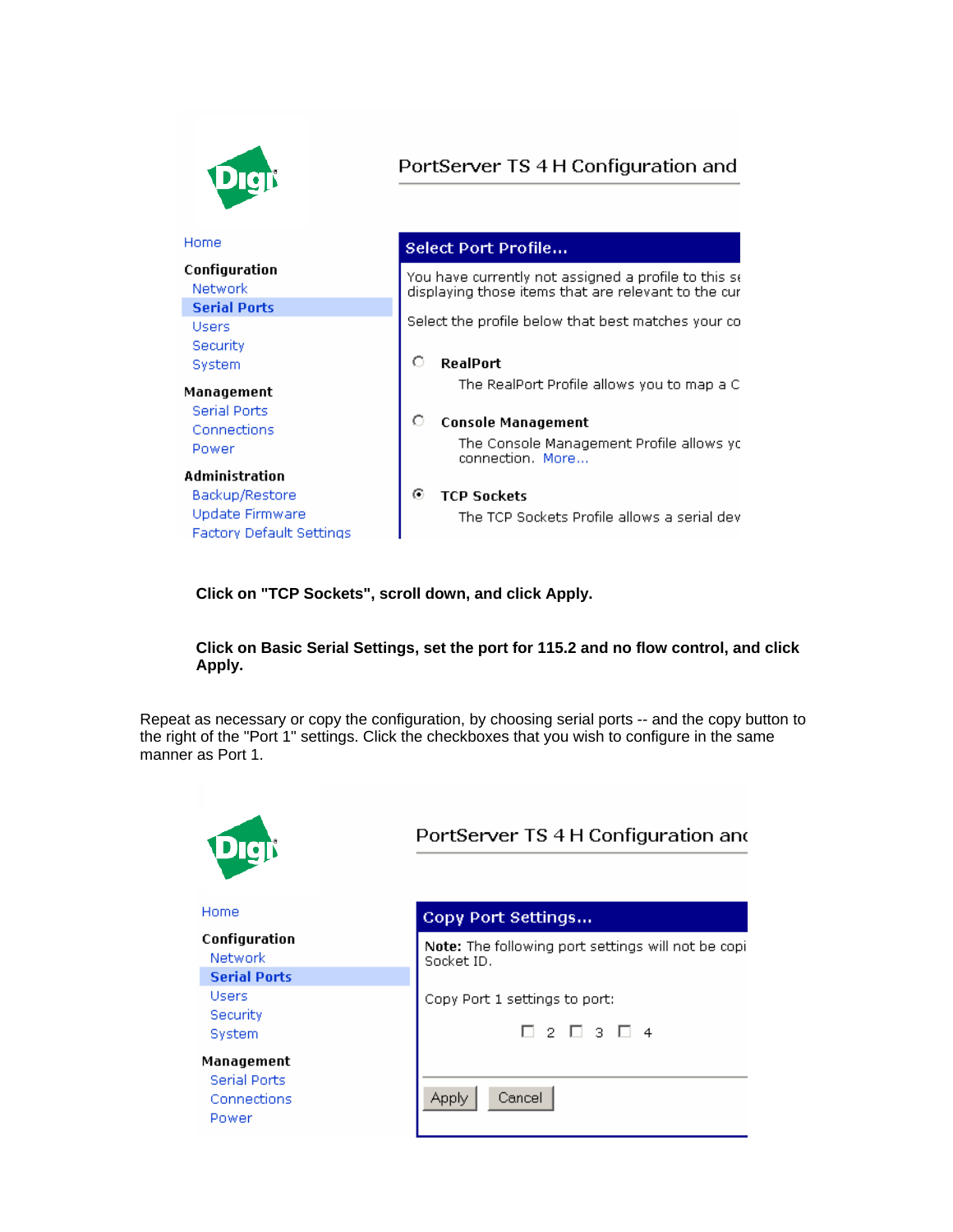## **Click Apply. The ports are now configured.**



# PortServer TS 4 H Configuration and Manag

| Home                                                                                                 | Serial Port Configuration - Port 1                                            |  |  |
|------------------------------------------------------------------------------------------------------|-------------------------------------------------------------------------------|--|--|
| Configuration<br><b>Network</b>                                                                      | Port Profile                                                                  |  |  |
| <b>Serial Ports</b>                                                                                  | <b>Basic Serial Settings</b>                                                  |  |  |
| <b>Users</b><br>Security<br>System                                                                   | Description:<br>115200 $\overline{ }$<br>Baud Rate:                           |  |  |
| Management<br><b>Serial Ports</b><br>Connections<br>Power<br>Administration                          | Data Bits:<br>$8 -$<br>None<br>Parity:<br>Stop Bits:<br>None<br>Flow Control: |  |  |
| Backup/Restore<br>Update Firmware<br><b>Factory Default Settings</b><br>Device Information<br>Reboot | Apply<br>Advanced Serial Settings                                             |  |  |

## **art II - Basic configuration for using PortServer TS products with Autoscope software P**

The appropriate socket numbers are 2101, 2102, 2103, 2104...2116. These are raw TCP sockets, one per port on the PortServer TS equipment.

\*\* Optional for High Speed/Advanced Operation:

To configure the Autoscope to run at 230K, first configure it for 115.2, learn the Autoscope and Autoscope controller has rebooted, then go to the Digi WebUI and change the port speed to 230K then change the baud rate on the Autoscope through the Autoscope software. Once the on the serial port.